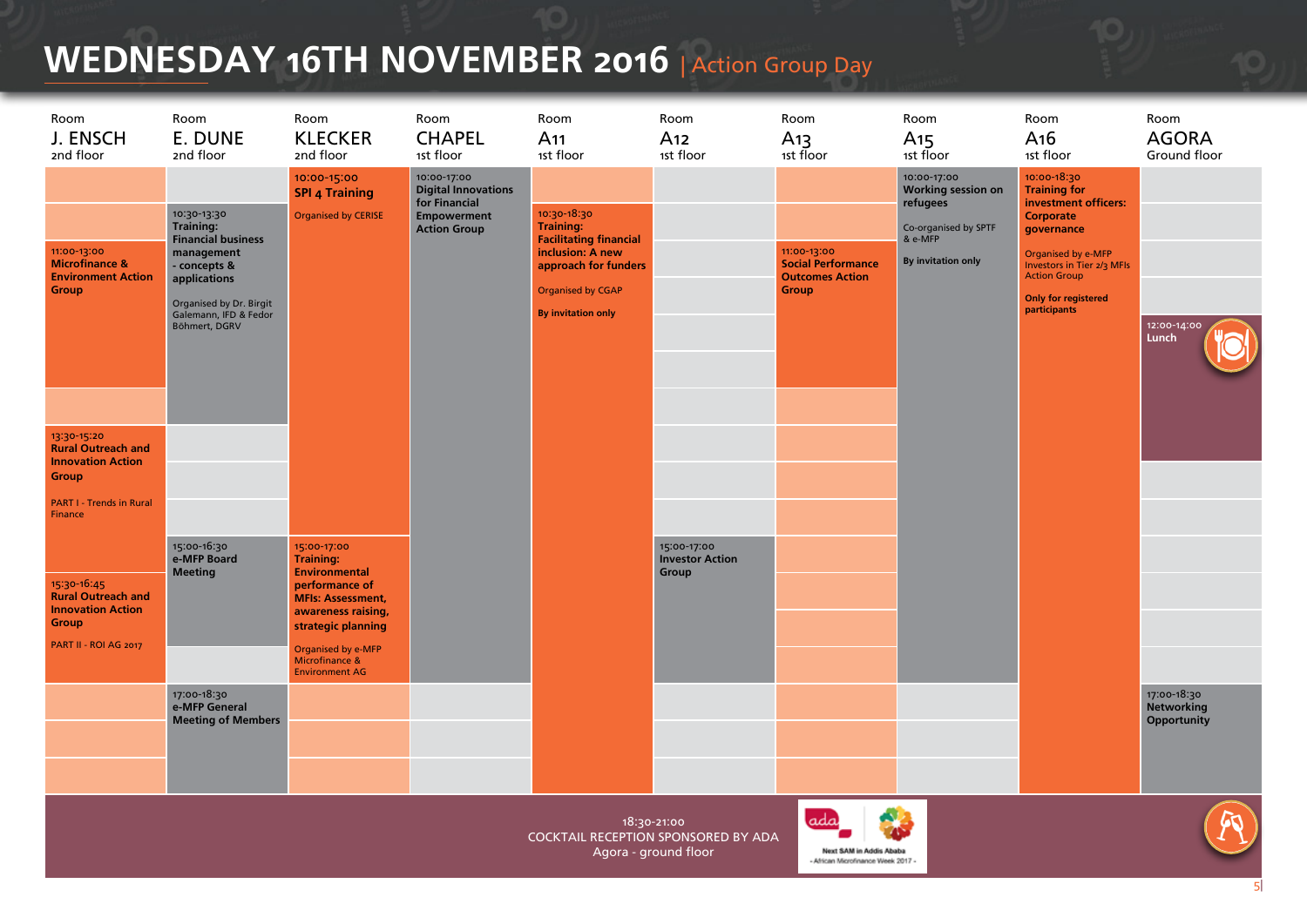# **THURSDAY 17TH NOVEMBER 2016**

|       | Room JOSÉ ENSCH<br>2nd floor                                                                                                                                                                                                                                                                                                                                                                                | <b>Room EDMOND DUNE</b><br>2nd floor                                                                                                                                                                                                                                                                                                                                                        |                                                                                                                                                                                     | <b>Room CHAPEL</b><br>1st floor                                                                                                                                                                                                                                                                                             |                            |  |  |  |  |
|-------|-------------------------------------------------------------------------------------------------------------------------------------------------------------------------------------------------------------------------------------------------------------------------------------------------------------------------------------------------------------------------------------------------------------|---------------------------------------------------------------------------------------------------------------------------------------------------------------------------------------------------------------------------------------------------------------------------------------------------------------------------------------------------------------------------------------------|-------------------------------------------------------------------------------------------------------------------------------------------------------------------------------------|-----------------------------------------------------------------------------------------------------------------------------------------------------------------------------------------------------------------------------------------------------------------------------------------------------------------------------|----------------------------|--|--|--|--|
| 09:00 | 09:00-10:30<br>Opening address: Christoph Pausch, e-MFP<br><b>PLENARY: Microfinance and access to education</b><br>Testimony by Aryslady Cottes, student from Dominican Republic<br>Moderator: Sam Mendelson, Arc Finance<br>Speakers: Edgardo Pérez, Fundación Génesis Empresarial, Guatemala<br>Roshaneh Zafar, Kashf Foundation, Pakistan<br>John Robert Okware, Opportunity Bank Uganda Limited, Uganda |                                                                                                                                                                                                                                                                                                                                                                                             |                                                                                                                                                                                     |                                                                                                                                                                                                                                                                                                                             |                            |  |  |  |  |
| 10:30 | Coffee Break   AGORA - ground floor                                                                                                                                                                                                                                                                                                                                                                         |                                                                                                                                                                                                                                                                                                                                                                                             |                                                                                                                                                                                     |                                                                                                                                                                                                                                                                                                                             |                            |  |  |  |  |
| 11:00 | 11:00-12:30<br>Financing sustainable energy: Traditional solar vs. PayGo<br>Moderator: Yekbun Gurgoz, CCAC<br>Speakers: Jan-Henrik Kuhlmann, Triple Jump<br>Natalia Realpe Carrillo, MicroEnergy International GmbH<br>Tim Reutemann, UNEP DTU Partnership<br>Francis Vazheparambil, Standard Microfinance Bank, Nigeria<br>Organised by e-MFP Microfinance & Environment Action Group                      | 11:00-12:30<br>Myanmar, the new Golden Land for microfinance?<br>Moderator: Perrine Pouget, EIB<br>Speakers: Rommel Caringal, VisionFund Myanmar<br>Claude Falgon, Advans SA, SICAR<br>Paul Luchtenburg, UNCDF<br>Sanjay Sinha, M-CRIL                                                                                                                                                      |                                                                                                                                                                                     | 11:00-12:30<br>Assessing and promoting social performance in Europe,<br>exchanges and lessons learned from the South<br>Moderator: Noémie Renier, EIF<br>Nicolas Blondeau, Inpulse<br>Speakers:<br>Grzegorz Galusek, Microfinance Centre (MFC)<br>Cécile Lapenu, CERISE<br>Alain Levy, BNP Paribas                          |                            |  |  |  |  |
| 12:30 | Networking Lunch   AGORA - ground floor                                                                                                                                                                                                                                                                                                                                                                     |                                                                                                                                                                                                                                                                                                                                                                                             |                                                                                                                                                                                     |                                                                                                                                                                                                                                                                                                                             |                            |  |  |  |  |
| 14:00 | 14:00-15:30<br>Agricultural value chain finance and agri-insurance<br>Moderator: Michael Kortenbusch, BFC<br>Speakers: Jonathan Agwe, IFAD<br>Bart De Bruyne, Consultant<br>Mariel Mensink, ICCO Terrafina Microfinance<br>Patricia Richter, ILO<br>Organised by e-MFP Rural Outreach and Innovation Action Group                                                                                           | 14:00-15:30<br><b>Managing client outcomes (Part I)</b><br>Moderator: Amelia Greenberg, SPTF<br>Speakers: Frances Sinha, EDA Rural Systems / M-CRIL<br>Lucia Spaggiari, MicroFinanza Rating<br>Christophe Bochatay, Triple Jump<br>Thelma Brenes & Laura Gärtner, Oikocredit<br>Rodrigo Peláez, Fundación Microfinanzas BBVA<br>Organised by e-MFP Social Performance Outcomes Action Group |                                                                                                                                                                                     | 14:00-15:30<br>Long-term debt for long-term impact<br>Moderator: Sébastien Duquet, OXUS<br>Speakers: Pauline Angoso, Proparco<br>Priscilla Carpenter, Crédit Coopératif<br>Rajnish Dhall, Micro Housing Finance Corporation Ltd., India<br>Kaspar Wansleben, LMDF                                                           |                            |  |  |  |  |
| 15:30 |                                                                                                                                                                                                                                                                                                                                                                                                             |                                                                                                                                                                                                                                                                                                                                                                                             |                                                                                                                                                                                     |                                                                                                                                                                                                                                                                                                                             |                            |  |  |  |  |
| 15:45 | 15:45-17:15<br>Financial inclusion 2.0: How MFIs can adapt to the fintech age<br>Moderator: Matteo Snidero, Finance in Motion<br>Speakers: Lisa Nestor, Stellar<br>Antonio Separovic, Oradian<br>Jonathan Whittle, Quona<br>Graham Wright, MicroSave                                                                                                                                                        | 15:45-17:15<br><b>Managing client outcomes (Part II)</b><br>Speakers: Christophe Bochatay, Triple Jump<br>Thelma Brenes & Laura Gärtner, Oikocredit<br><b>BBVA</b>                                                                                                                                                                                                                          | Stéphanie García Van Gool & Rodrigo Peláez, Fundación Microfinanzas                                                                                                                 | 15:45-17:15<br>Shoulda, coulda, woulda: Lessons learned from a currency<br>devaluation crisis in Azerbaijan<br>Moderator: Kevin Fryatt, Risk management Initiative in Microfinance (RIM)<br>Barry Firth, VisionFund International<br>Speakers:<br>Jhale Hajiyeva, Azerbaijan Micro-finance Association<br>Rob Hanson, FINCA |                            |  |  |  |  |
|       | Organised by e-MFP Digital Innovations for Financial Empowerment Action Group                                                                                                                                                                                                                                                                                                                               | Organised by e-MFP Social Performance Outcomes Action Group                                                                                                                                                                                                                                                                                                                                 |                                                                                                                                                                                     |                                                                                                                                                                                                                                                                                                                             |                            |  |  |  |  |
| 17:15 |                                                                                                                                                                                                                                                                                                                                                                                                             |                                                                                                                                                                                                                                                                                                                                                                                             | 17:15 Bus transfer to the European Microfinance Award Ceremony at the European Investment Bank                                                                                      |                                                                                                                                                                                                                                                                                                                             |                            |  |  |  |  |
| 18:00 |                                                                                                                                                                                                                                                                                                                                                                                                             |                                                                                                                                                                                                                                                                                                                                                                                             | 18:00-21:00<br>7th European Microfinance Award Ceremony followed by a cocktail reception<br><b>European Investment Bank</b><br>98-100, Boulevard Konrad Adenauer, L-2950 Luxembourg |                                                                                                                                                                                                                                                                                                                             |                            |  |  |  |  |
|       | <b>CONFERENCE STREAMS:</b>                                                                                                                                                                                                                                                                                                                                                                                  |                                                                                                                                                                                                                                                                                                                                                                                             |                                                                                                                                                                                     |                                                                                                                                                                                                                                                                                                                             |                            |  |  |  |  |
|       | European Microfinance Award<br>Investors, donors and funders                                                                                                                                                                                                                                                                                                                                                | Social performance                                                                                                                                                                                                                                                                                                                                                                          | Green microfinance                                                                                                                                                                  | <b>Rural finance</b>                                                                                                                                                                                                                                                                                                        | <b>Digital innovations</b> |  |  |  |  |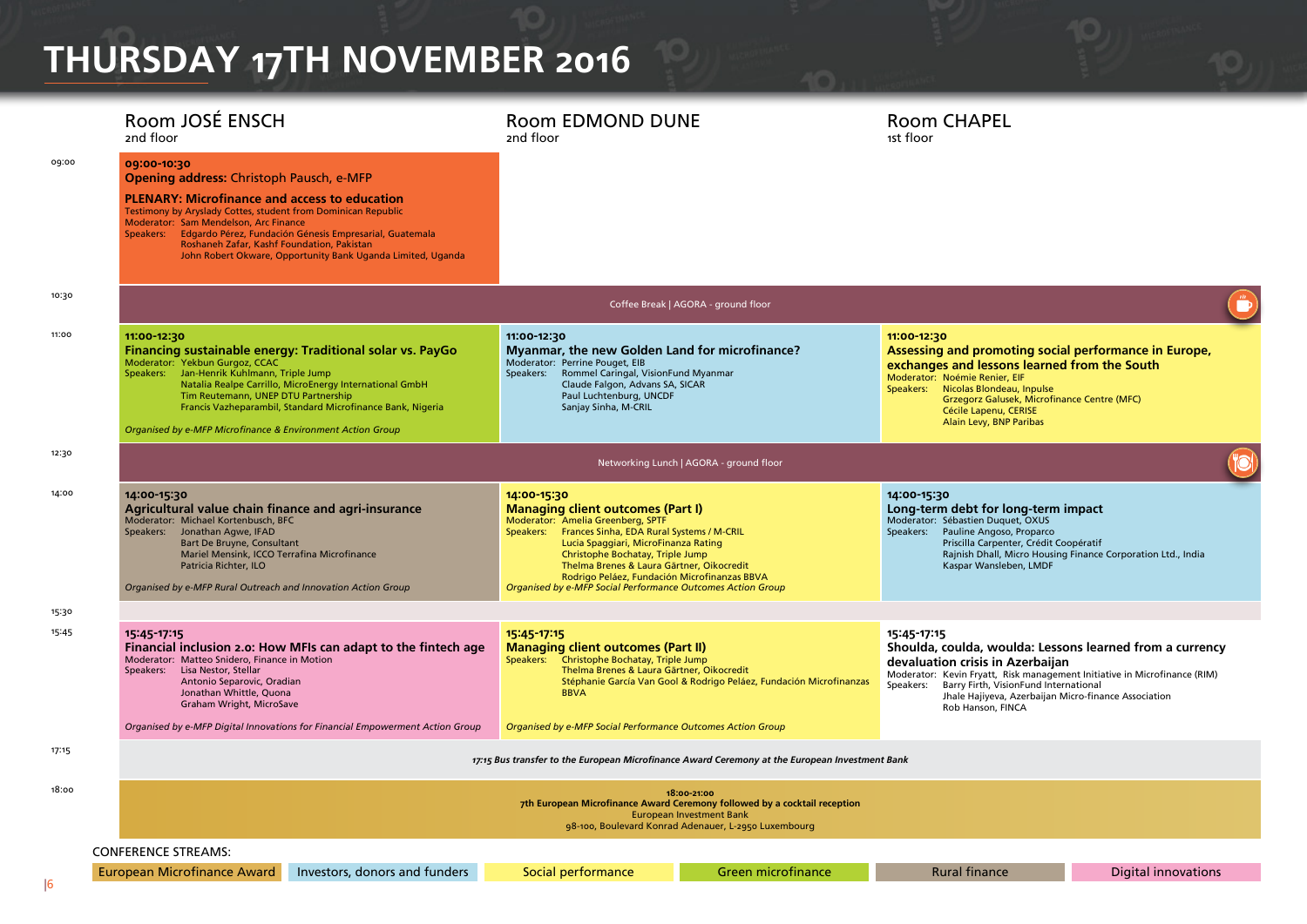

09:00

### Room A13 1st floor

### Room NIC KLECKER 2nd floor

| 10:30                      |                                                                                                                                                                                                                                                                                                                                  |                                                                                                                                                                               |                                                                                                                                                                                                                                                       |                                                                                                      |                     |                |  |  |
|----------------------------|----------------------------------------------------------------------------------------------------------------------------------------------------------------------------------------------------------------------------------------------------------------------------------------------------------------------------------|-------------------------------------------------------------------------------------------------------------------------------------------------------------------------------|-------------------------------------------------------------------------------------------------------------------------------------------------------------------------------------------------------------------------------------------------------|------------------------------------------------------------------------------------------------------|---------------------|----------------|--|--|
| 11:00                      | 11:00-12:30<br><b>Microfinance, education &amp; child labour</b><br>Moderator: Patricia Richter, ILO<br>Speakers: Kenneth Okakwu, LAPO Microfinance Bank, Nigeria                                                                                                                                                                |                                                                                                                                                                               |                                                                                                                                                                                                                                                       | 11:00-12:30<br>Inclusive finance in the field<br>Meet the European Microfinance Award 2016 Finalists |                     |                |  |  |
|                            | Muhammad Tahir Waqar, National Rural Support Programme (NRSP),<br>Pakistan                                                                                                                                                                                                                                                       |                                                                                                                                                                               |                                                                                                                                                                                                                                                       | Organised by InFiNe.lu                                                                               |                     |                |  |  |
|                            |                                                                                                                                                                                                                                                                                                                                  |                                                                                                                                                                               |                                                                                                                                                                                                                                                       | By invitation only                                                                                   |                     |                |  |  |
|                            |                                                                                                                                                                                                                                                                                                                                  |                                                                                                                                                                               |                                                                                                                                                                                                                                                       |                                                                                                      |                     |                |  |  |
| 12:30                      |                                                                                                                                                                                                                                                                                                                                  |                                                                                                                                                                               |                                                                                                                                                                                                                                                       |                                                                                                      |                     |                |  |  |
| 14:00                      | 14:00-15:30<br>The many paths to financing education<br><b>Part I - Implementation</b><br>Moderator: Barbara Drexler, Frankfurt School of Finance & Management<br>Speakers: Lauren Braniff, CGAP<br>Nathan Byrd, Opportunity International<br>Rüdiger Meister, ADG<br>Joyce Owusu Dabo, Sinapi Aba Savings and Loans Ltd., Ghana | 14:00-15:30<br>exchange<br><b>Martine Sanders, FMO</b>                                                                                                                        | <b>Exposure programs: Fostering South - South knowledge</b><br>Moderator: Raluca Dumitrescu, MicroEnergy International GmbH<br>Speakers: Tesfaye Befekadu, Harbu Microfinance Institution, Ethiopia<br>Chris Karayil Victor, ESAF Microfinance, India |                                                                                                      |                     |                |  |  |
| 15:30                      |                                                                                                                                                                                                                                                                                                                                  |                                                                                                                                                                               |                                                                                                                                                                                                                                                       |                                                                                                      |                     |                |  |  |
| 15:45                      | 15:45-17:15<br>The many paths to financing education<br>Part II - Funding<br>Moderator: Laura Hemrika, Credit Suisse / e-MFP<br>Speakers: Ruth Dueck-Mbeba, The MasterCard Foundation<br>Lorna Li, OMTRIX<br>Maria Teresa Zappia, BlueOrchard                                                                                    | 15:45-17:15<br>10 years of MIV surveys, research and practice<br>Moderator: Sachin S. Vankalas, LuxFLAG<br>Speakers: Roland Dominicé, Symbiotics<br>Matthew Soursourian, CGAP | Frank Streppel, Triodos Investment Management BV                                                                                                                                                                                                      |                                                                                                      |                     |                |  |  |
| 17:15                      | 17:15 Bus transfer to the European Microfinance Award Ceremony at the European Investment Bank                                                                                                                                                                                                                                   |                                                                                                                                                                               |                                                                                                                                                                                                                                                       |                                                                                                      |                     |                |  |  |
| 18:00                      | 18:00-21:00<br>7th European Microfinance Award Ceremony followed by a cocktail reception<br><b>European Investment Bank</b><br>98-100, Boulevard Konrad Adenauer, L-2950 Luxembourg                                                                                                                                              |                                                                                                                                                                               |                                                                                                                                                                                                                                                       |                                                                                                      |                     |                |  |  |
| <b>CONFERENCE STREAMS:</b> |                                                                                                                                                                                                                                                                                                                                  |                                                                                                                                                                               |                                                                                                                                                                                                                                                       |                                                                                                      |                     |                |  |  |
|                            | Investors, donors and funders<br><b>European Microfinance Award</b>                                                                                                                                                                                                                                                              | Social performance                                                                                                                                                            | <b>Green microfinance</b>                                                                                                                                                                                                                             | <b>Rural finance</b>                                                                                 | Digital innovations | $\overline{7}$ |  |  |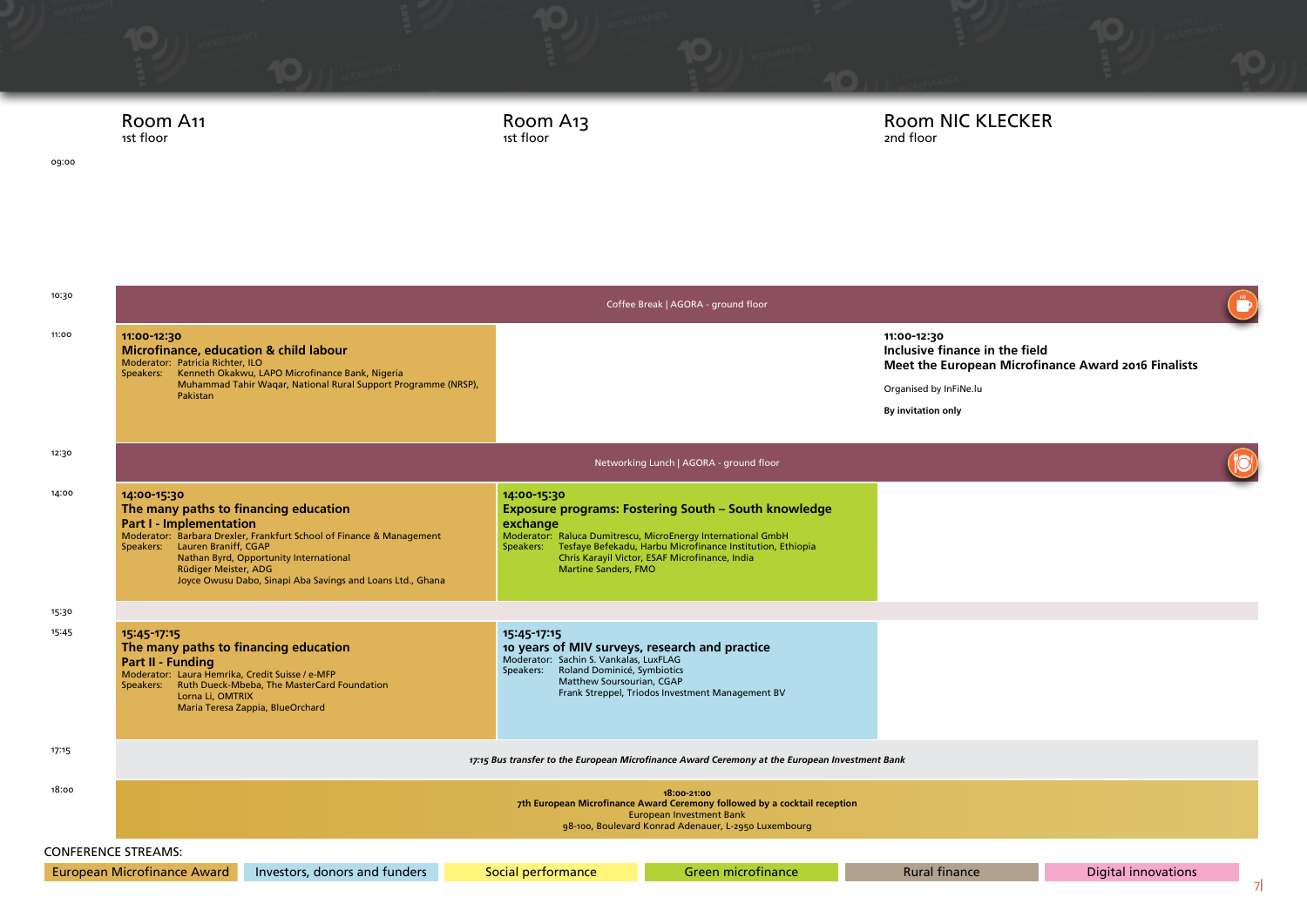## **FRIDAY 18TH NOVEMBER 2016**

#### Room JOSÉ ENSCH 2nd floor Room EDMOND DUNE 2nd floor 09:00 **09:00-10:30 PLENARY: Microfinance and housing, one brick at a time** Moderator: Daniel Rozas, e-MFP Speakers: Rajnish Dhall, Micro Housing Finance Corporation Ltd., India Patrick McAllister, Habitat for Humanity Hanen Missaoui, enda-interarabe, Tunisia Mark van Doesburgh, Triple Jump 10:30 Coffee Break | AGORA - ground floor 11:00 **11:00-12:30 Financial inclusion for refugees** Moderator: Edvardas Bumsteinas, EIB Speakers: Joscha Albert, GIZ Niclaus Bergmann, Sparkassenstiftung für internationale Kooperation Amelia Greenberg, SPTF **11:00-12:30 Data driven microfinance: Small bits, big data** Moderator: Philippe Breul, PHB Development Speakers: Yasser El Jasouli Sidi, MFI Insight Analytics Alexis Lebel, OpenCBS Etienne Mottet, BFC Simon Priollaud, Inbox *Organised by e-MFP Digital Innovations for Financial Empowerment Action Group* 12:30 Networking Lunch | AGORA - ground floor 14:00 **14:00-15:30 The importance of cyber security for digital finance** Moderator: Nico Binsfeld, House of Training Speakers: Ahmed Dermish, UNCDF Xavier Mommens, EIB Sidy Lamine Ndiaye, APSFD-Sénégal Jean-Louis Perrier, Suricate Solutions **14:00-15:30 Investing in green inclusive finance: Challenges, opportunities, strategies, the way forward** Moderator: Davide Forcella, CERMi Speakers: Hoa Le, BlueOrchard Hatem Mahbouli, FMO Sonja Ooms, Oikocredit *Organised by e-MFP Microfinance & Environment Action Group* 15:30 **15:30-16:30 PLENARY: Digital finance: Full inclusion or empty promise?** Moderator: Greta Bull, CGAP Speakers: Vicki Escarra, Opportunity International Dave van Niekerk, MyBucks Graham Wright, MicroSave **Closing remarks:** Anne Contreras, e-MFP Chairwoman 16:30 Closing drink | 2nd floor 17:15 CONFERENCE STREAMS: European Microfinance Award Investors, donors and funders Social performance Green microfinance Rural finance Digital innovations